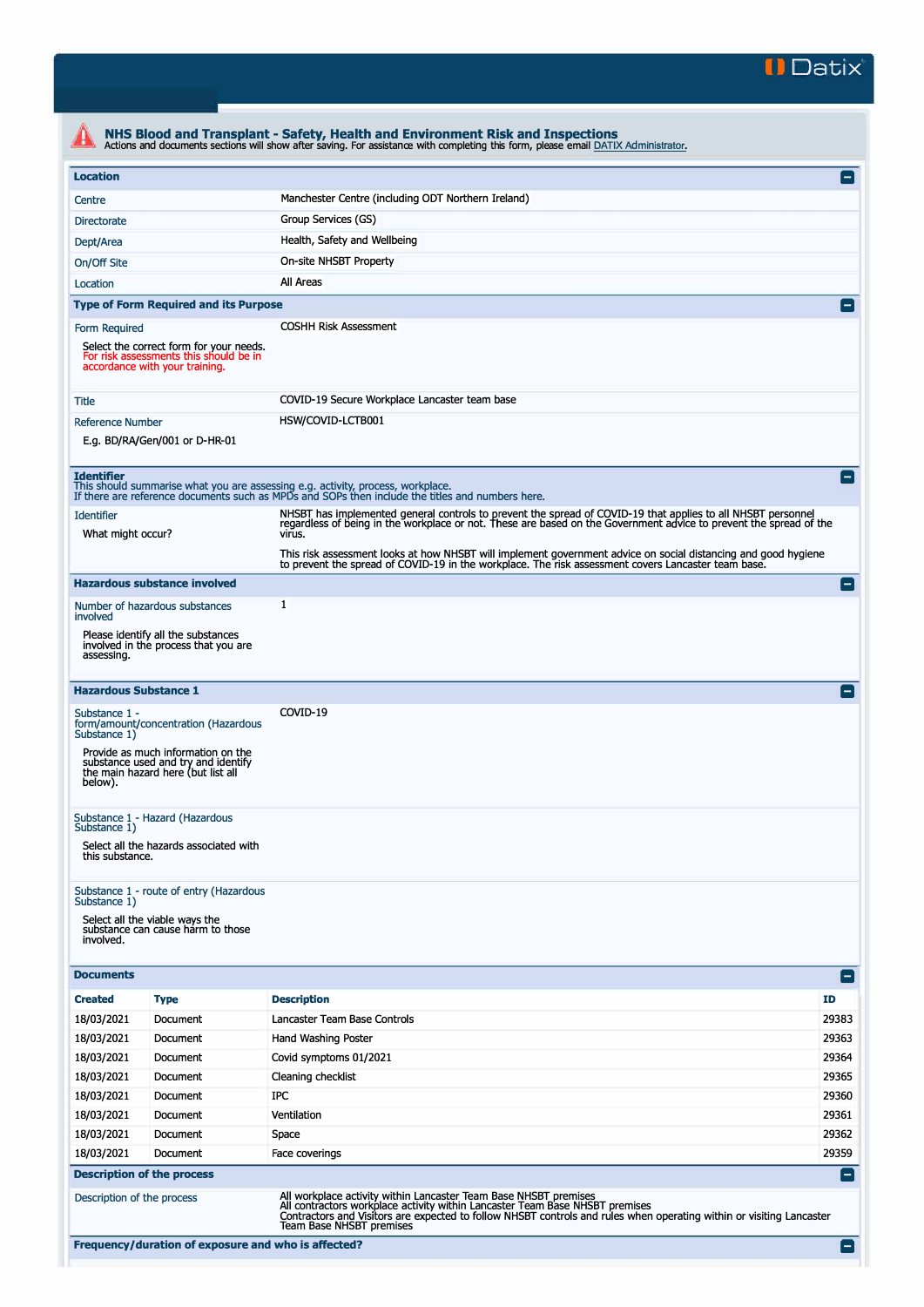Frequency/duration of exposure and who<br>is affected? (Frequency/duration of<br>exposure and who is affected?)

All employees, contractors and visitors can be affected.<br>Believed to be transmitted through;<br>contact with respiratory droplets generated by coughing and sneezing<br>contact with contaminated surfaces aerosol generating procedures as well as contact with infected surfaces.

Ξ

Ξ

Ξ

Inherent Risk Grading<br>Inherent risk is an evaluation of the damage that could occur assuming there are no controls are in place or there is catastrophic failure of the controls. It is<br>completed for the activity / assessmen

| <b>Inherent Risk</b>                                                                                                                                                                                                                                                                                                                                                                   |                                                                                                                                                                                                                                                                                                                                                                                                                                                                                                                                                                                                                                                                                                                                                                                                                                                                                                                                                                                                                                                                                                                                                                                                                                                                                                                                                                                                                                                                                                                                                                                                                                                                                                | <b>Impact</b>                   |            |                              |                       |                |
|----------------------------------------------------------------------------------------------------------------------------------------------------------------------------------------------------------------------------------------------------------------------------------------------------------------------------------------------------------------------------------------|------------------------------------------------------------------------------------------------------------------------------------------------------------------------------------------------------------------------------------------------------------------------------------------------------------------------------------------------------------------------------------------------------------------------------------------------------------------------------------------------------------------------------------------------------------------------------------------------------------------------------------------------------------------------------------------------------------------------------------------------------------------------------------------------------------------------------------------------------------------------------------------------------------------------------------------------------------------------------------------------------------------------------------------------------------------------------------------------------------------------------------------------------------------------------------------------------------------------------------------------------------------------------------------------------------------------------------------------------------------------------------------------------------------------------------------------------------------------------------------------------------------------------------------------------------------------------------------------------------------------------------------------------------------------------------------------|---------------------------------|------------|------------------------------|-----------------------|----------------|
| Red-Extreme<br>Orange-High                                                                                                                                                                                                                                                                                                                                                             | <b>Likelihood</b>                                                                                                                                                                                                                                                                                                                                                                                                                                                                                                                                                                                                                                                                                                                                                                                                                                                                                                                                                                                                                                                                                                                                                                                                                                                                                                                                                                                                                                                                                                                                                                                                                                                                              | <b>Negligible</b>               | Minor      | <b>Moderate</b>              | Major                 | Catastrophic   |
| Yellow-Moderate<br>Green-Low                                                                                                                                                                                                                                                                                                                                                           | <b>Almost Certain</b>                                                                                                                                                                                                                                                                                                                                                                                                                                                                                                                                                                                                                                                                                                                                                                                                                                                                                                                                                                                                                                                                                                                                                                                                                                                                                                                                                                                                                                                                                                                                                                                                                                                                          | $\bigcirc$                      | $\bullet$  | $\bullet$                    | $\bullet$             | $\bullet$      |
|                                                                                                                                                                                                                                                                                                                                                                                        | Likely                                                                                                                                                                                                                                                                                                                                                                                                                                                                                                                                                                                                                                                                                                                                                                                                                                                                                                                                                                                                                                                                                                                                                                                                                                                                                                                                                                                                                                                                                                                                                                                                                                                                                         | $\bigcirc$                      | $\bullet$  | $\bullet$                    | $\bullet$             | $\bullet$      |
|                                                                                                                                                                                                                                                                                                                                                                                        | <b>Possible</b>                                                                                                                                                                                                                                                                                                                                                                                                                                                                                                                                                                                                                                                                                                                                                                                                                                                                                                                                                                                                                                                                                                                                                                                                                                                                                                                                                                                                                                                                                                                                                                                                                                                                                | $\bullet$                       | $\bigcirc$ | $\bullet$                    | $\bullet$             | $\bullet$      |
|                                                                                                                                                                                                                                                                                                                                                                                        | <b>Unlikely</b>                                                                                                                                                                                                                                                                                                                                                                                                                                                                                                                                                                                                                                                                                                                                                                                                                                                                                                                                                                                                                                                                                                                                                                                                                                                                                                                                                                                                                                                                                                                                                                                                                                                                                | $\bullet$                       | $\bigcirc$ | $\bigcirc$                   | $\bullet$             | $\bullet$      |
|                                                                                                                                                                                                                                                                                                                                                                                        | Rare                                                                                                                                                                                                                                                                                                                                                                                                                                                                                                                                                                                                                                                                                                                                                                                                                                                                                                                                                                                                                                                                                                                                                                                                                                                                                                                                                                                                                                                                                                                                                                                                                                                                                           | $\bullet$                       | $\bullet$  | $\bullet$                    | $\overline{\bigcirc}$ | $\overline{O}$ |
|                                                                                                                                                                                                                                                                                                                                                                                        |                                                                                                                                                                                                                                                                                                                                                                                                                                                                                                                                                                                                                                                                                                                                                                                                                                                                                                                                                                                                                                                                                                                                                                                                                                                                                                                                                                                                                                                                                                                                                                                                                                                                                                | Rating (initial): 16<br>Extreme |            | <b>Risk level (initial):</b> |                       |                |
| <b>Controls in place</b><br>Best practice is to directly link the controls to the hazards they are reducing and to list them in order of preference according to the hierarchy of control i.e.<br>eliminate, substitute, engineering controls, information, instruction (such as SOPs and SSW), training, supervision, health surveillance and Personal Protective<br>Equipment (PPE). |                                                                                                                                                                                                                                                                                                                                                                                                                                                                                                                                                                                                                                                                                                                                                                                                                                                                                                                                                                                                                                                                                                                                                                                                                                                                                                                                                                                                                                                                                                                                                                                                                                                                                                |                                 |            |                              |                       |                |
| Controls in place<br>E.G. "Gloves available to wear-YES"<br>For COSHH assessments please<br>consider other controls e.g. Health<br>Surveillance.                                                                                                                                                                                                                                       | The additional local controls are summarised below:<br>Individuals must:<br>• Not report for work if showing any symptoms of COVID-19 symptoms including a high temperature and/or new<br>and continuous cough or a loss of, or change in, your normal sense of taste or smell (anosmia)<br>• Avoid contact with someone who is displaying symptoms of coronavirus (COVID-19)<br>• Avoid use of public transport, when possible<br>• Wash hands regularly as per government and NHSBT advice:<br>- Upon entering and prior to leaving a workplace.<br>- Before and after eating or smoking.<br>- After coughing or sneezing.<br>. Maintain social distancing of 2m from others, whenever possible.<br>• Implement good respiratory hygiene measures when coughing, sneezing, wiping or blowing nose.<br>• Take temperature on arrival and use Clinell wipes to clean thermometer thoroughly after use<br>• Use disposable tissues and dispose of immediately after use into the nearest waste bin or clinical waste bin<br>• Individuals must also wear an appropriate FFP2 face mask<br>. When on site, all Visitors / Contractors to sign in and out.<br>Controls - Team Base<br>• Reduce number of staff working in within garage area to maintain social distance quidance (limited to drivers and<br>stores person) -<br>maximum capacity of - with 2 vehicles $-3$ ;<br>with 1 vehicle - $2'$ ;<br>without vehicle $-1$ .<br>• Reduce number of staff working in within Stores to maintain social distance quidance - maximum capacity of 1.<br>• Reduce number of staff working in office to maintain social distance quidance (limiteed to manager and DCS) –<br>maximum capacity of 2 |                                 |            |                              |                       |                |

maintained

- 
- 
- 
- -
- 
- Frequency of interesting the state of interest and interest and state interest of the solid state of the state of the state of the state of the state of the state of the state of the state of the state of the state of th
- 
- 

Managers must;<br>• Ensure these measures are implemented and maintained at all times.

## **Emergency Preparedness**

Storage and disposal / accidental release<br>and fire fighting requirements  $N/A$ 

**First Aid Measures** 

If individuals are displaying any symptoms of COVID -19 as listed above, inform the Line Manager, individual concerned to go home and follow government guidelines.

Final risk Grading<br>Residual risk is an evaluation of the damage that could occur after taking into account the effectiveness of current controls. It is completed for the activity /<br>assessment as a whole.

| <b>Residual Risk</b>         |                       | Impact              |                |                              |           |              |
|------------------------------|-----------------------|---------------------|----------------|------------------------------|-----------|--------------|
| Red-Extreme<br>Orange-High   | <b>Likelihood</b>     | <b>Negligible</b>   | <b>Minor</b>   | Moderate                     | Major     | Catastrophic |
| Yellow-Moderate<br>Green-Low | <b>Almost Certain</b> | $\bigcirc$          |                | $\bullet$                    | $\bullet$ | $\bullet$    |
|                              | Likely                | $\bigcirc$          |                |                              | O         | $\bullet$    |
|                              | <b>Possible</b>       | $\bullet$           | $\overline{O}$ |                              |           | $\bullet$    |
|                              | <b>Unlikely</b>       | $\bullet$           | $\bigcirc$     |                              |           |              |
|                              | Rare                  | $\bullet$           | $\bullet$      | $\bullet$                    | $\bullet$ |              |
|                              |                       | Rating (current): 4 |                | <b>Risk level (current):</b> |           |              |
|                              |                       | Moderate            |                |                              |           |              |